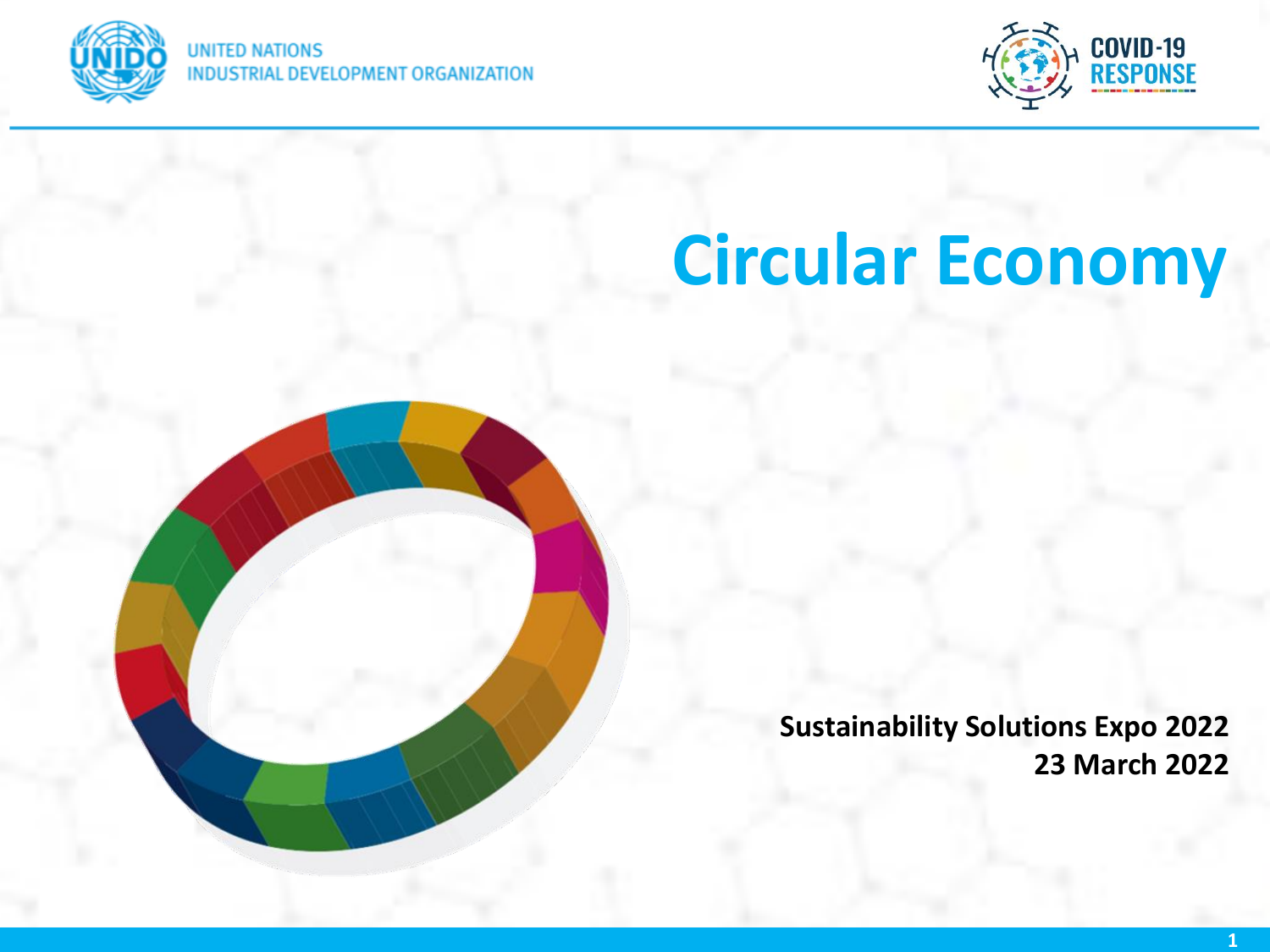



#### **Global Consumption and Production Patterns**



**Rise in global consumption levels has led to a drastic increase in resource depletion and record-breaking pollution levels.**



**environmental and economic costs with heavy social implications**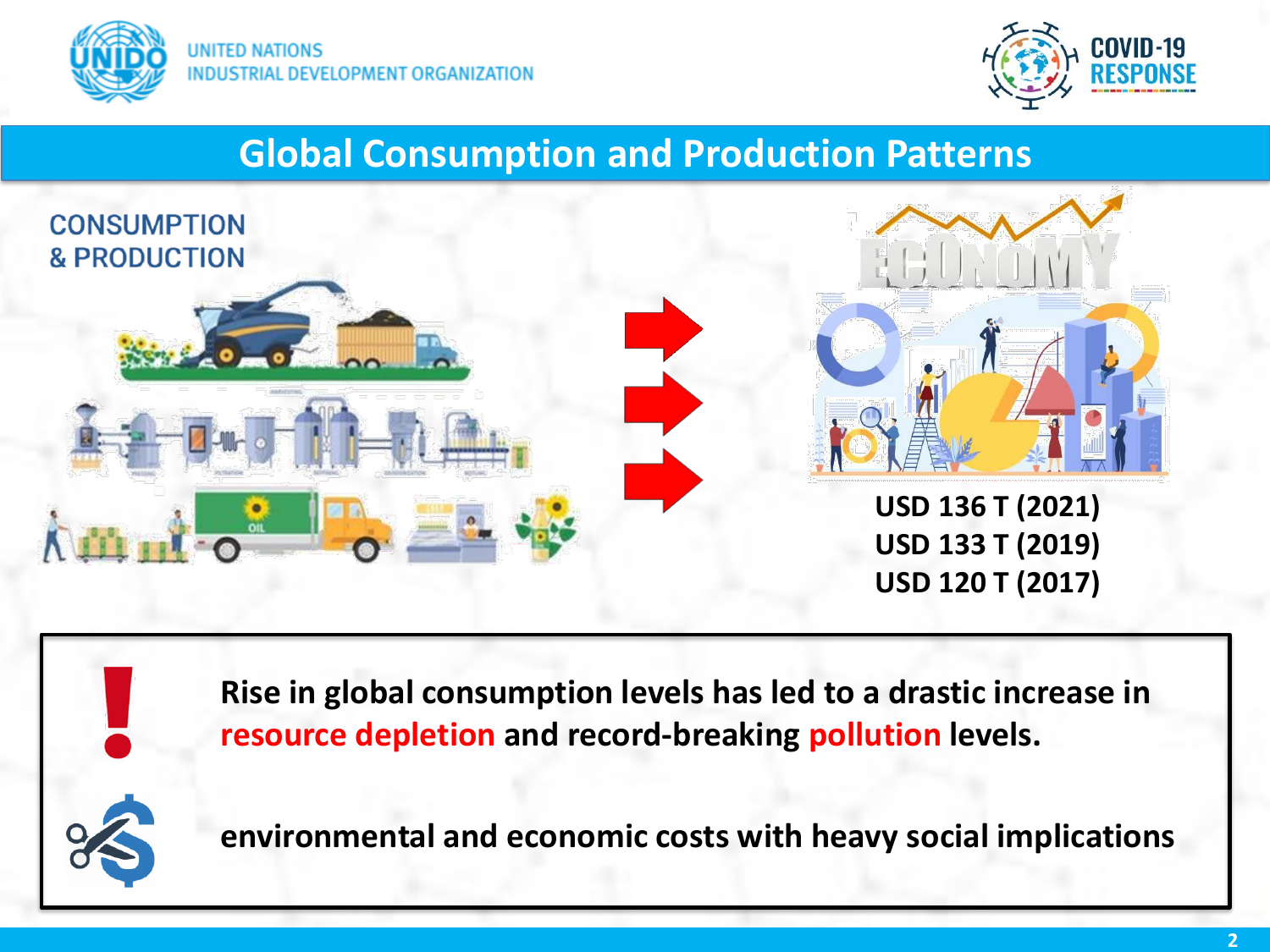



## **Global Consumption and Production: Where Do We Stand?**

#### **Resource consumption:**

Annual global extraction\* of materials tripled, growing from **27 billion tons** to **92 billion tons** (1970 and 2017).

– International Resource Panel (IRP)

#### **Production, distribution, and use:**

- 50% of global GHG emissions
- A third of impacts on human health
- 90% of impacts on biodiversity and water
- Wastes generation
	- → 53.6 million MT of **e-wastes** were generated in 2019 globally,
	- → 300 million MT of **plastic wastes** are estimated to be generated globally every year
	- → One million **plastic drinking bottles** are purchased every minute, while 5 trillion **single-use plastic bags** are used worldwide every year.

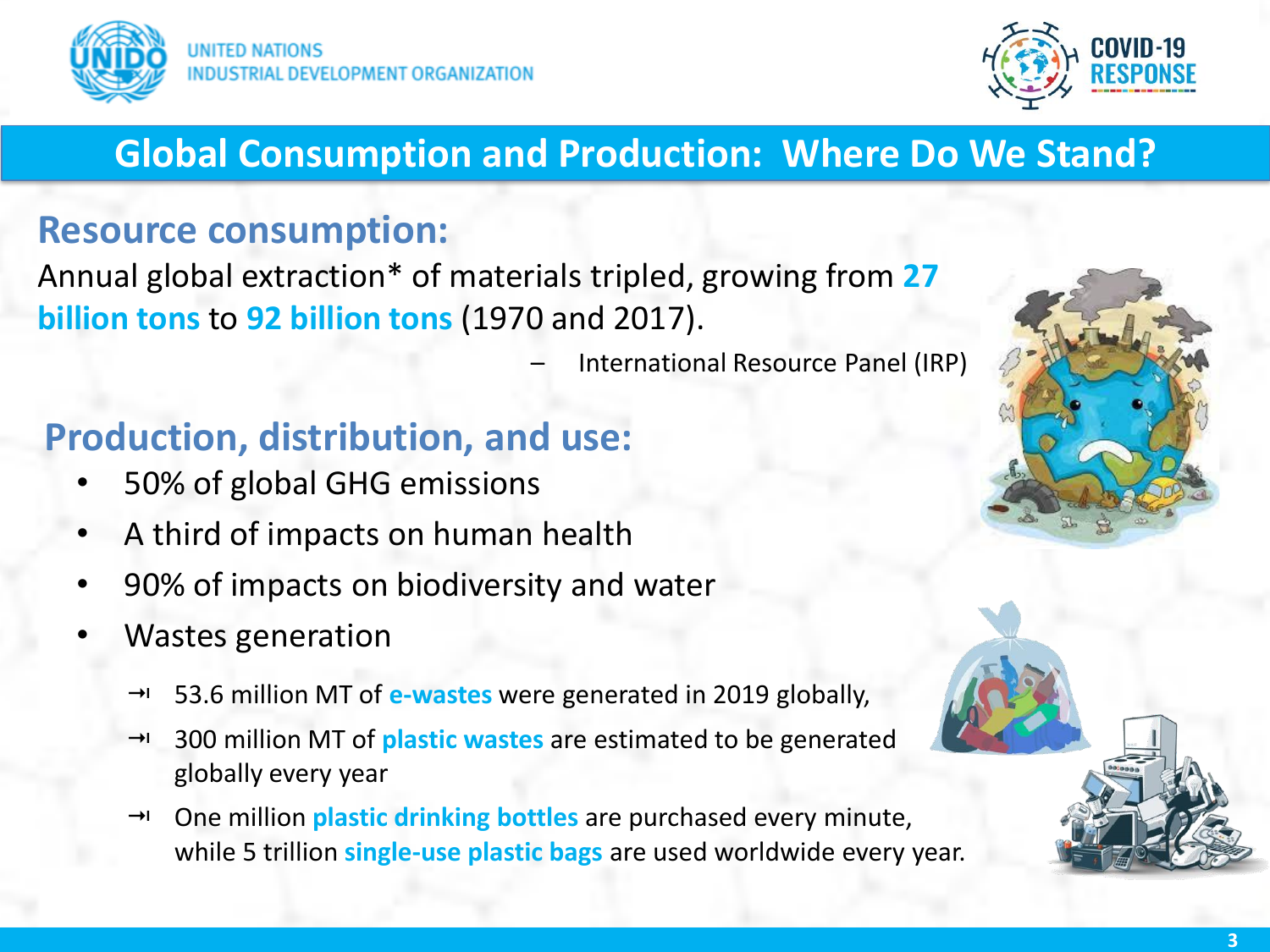



#### **Circular Economy**

**Circular economy** is an economic model that proposes a sustainable manner by which resources are harnessed and by which products and services are produced.

- It deviates from the traditional linear economy model that is based on a "take-make-consume-dispose" pattern.
- It supports the decoupling of economic growth from environmental degradation.

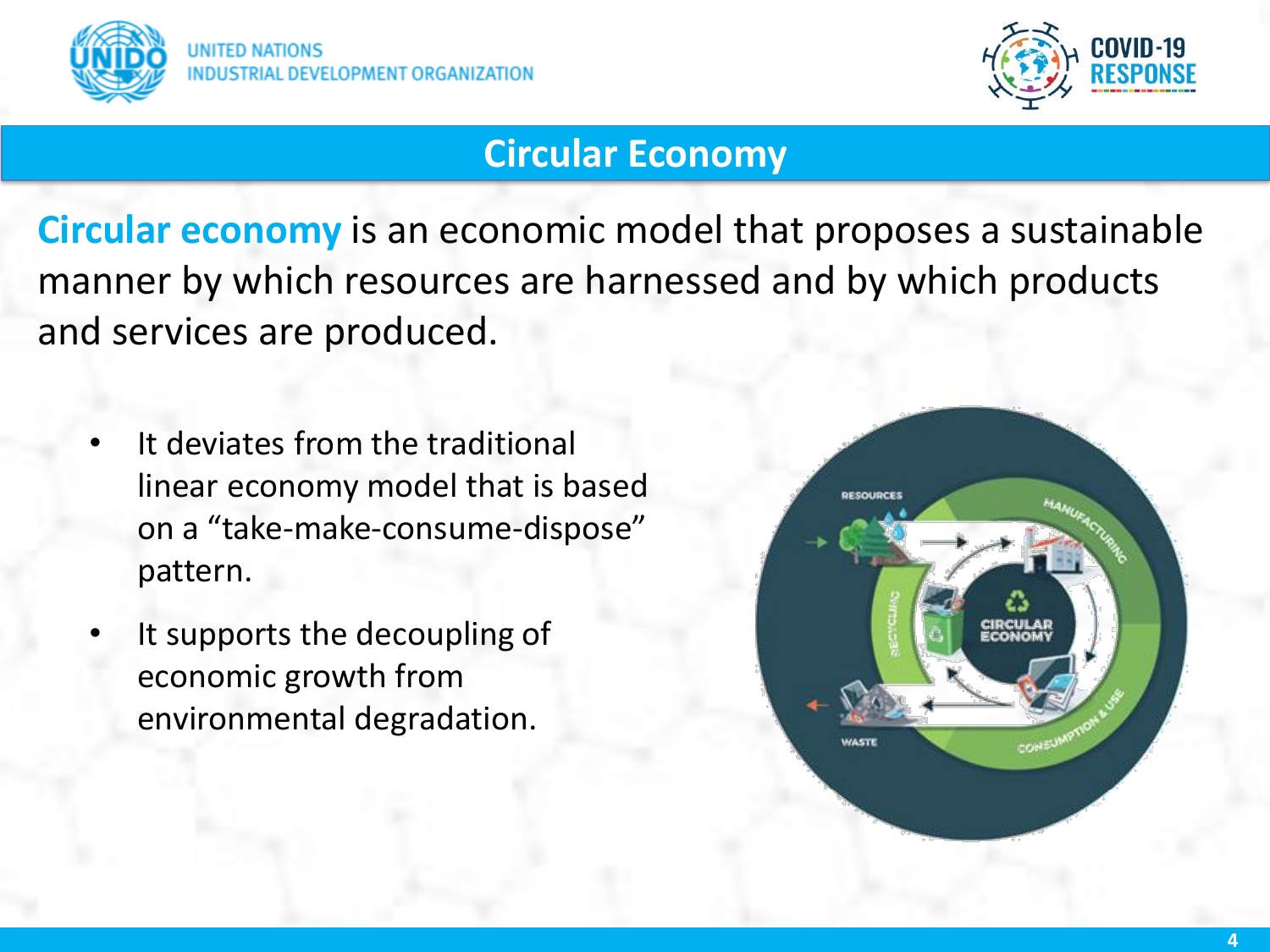



#### **Philippine SCP Action Plan Strategic Framework**

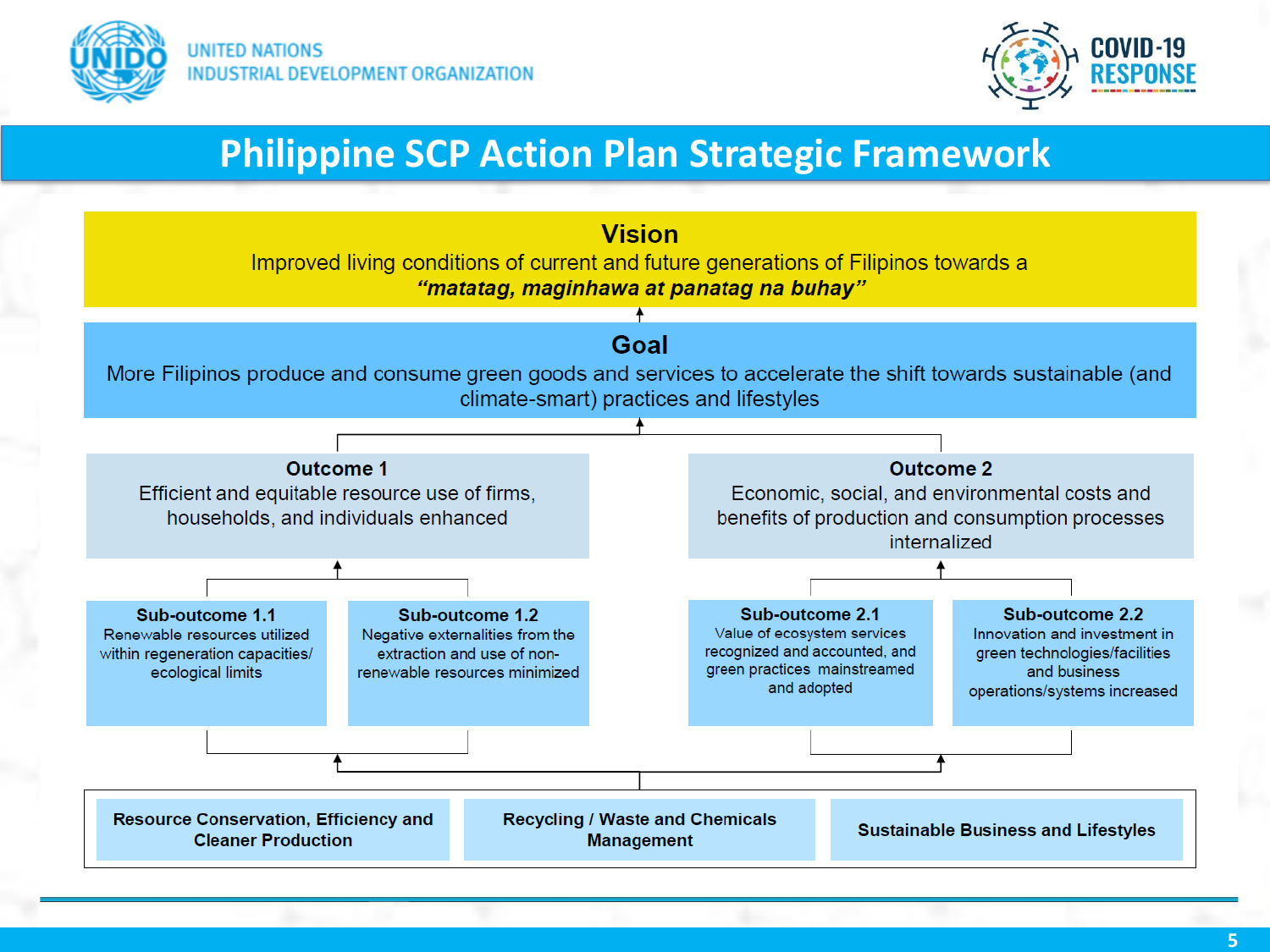



### **"10-in-10" Business Ambition**



**Global Compact Network Philippines** 



**JNITED NATIONS DEVELOPMENT ORGAL**  **Ambition # 1**: WE WILL FOSTER SUPPLY CHAIN SUSTAINABILITY AND SUPPORT MSME COMPLIANCE TO STANDARDS.

**Ambition # 2**: WE WILL STRENGTHEN LINKAGES AND BUILD RESILIENCE IN OUR VALUE CHAINS AGAINST SHOCKS.

**Ambition # 3**: WE WILL PROMOTE OCCUPATIONAL SAFETY AND OVERALL HEALTH.

**Ambition # 4**: WE WILL FACILITATE TRAINING AND CAPACITY DEVELOPMENT IN OUR RANKS.

**Ambition # 5**: WE WILL DIVERSIFY AND REJUVENATE THE INDUSTRY SECTOR BY ACCESSING BOTH EXISTING AND EMERGING MARKETS.

**Ambition # 6**: WE WILL INNOVATE, TRANSFORM, AND BENEFIT FROM THE EVOLVING DIGITAL ENVIRONMENT.

**Ambition # 7**: WE WILL EFFICIENTLY USE OUR PLANET'S LIMITED RESOURCES AND PROMOTE **CIRCULARITY** IN OUR OPERATIONS.

**Ambition # 8**: WE WILL SUPPORT CLEAN ENERGY AND EMBARK ON A SUSTAINABLE **LOW-CARBON PATHWAY** TOWARD INDUSTRIAL DEVELOPMENT.

**Ambition # 9**: WE WILL ENCOURAGE AND STIMULATE INVESTMENTS THAT WILL ENABLE INDUSTRIES TO CONTRIBUTE TO THE SUSTAINABLE DEVELOPMENT AGENDA.

**Ambition # 10**: WE WILL INVEST IN PARTNERSHIPS AND STRENGTHEN COOPERATION WITH GOVERNMENT, DEVELOPMENT PARTNERS, AND ALL STAKEHOLDERS.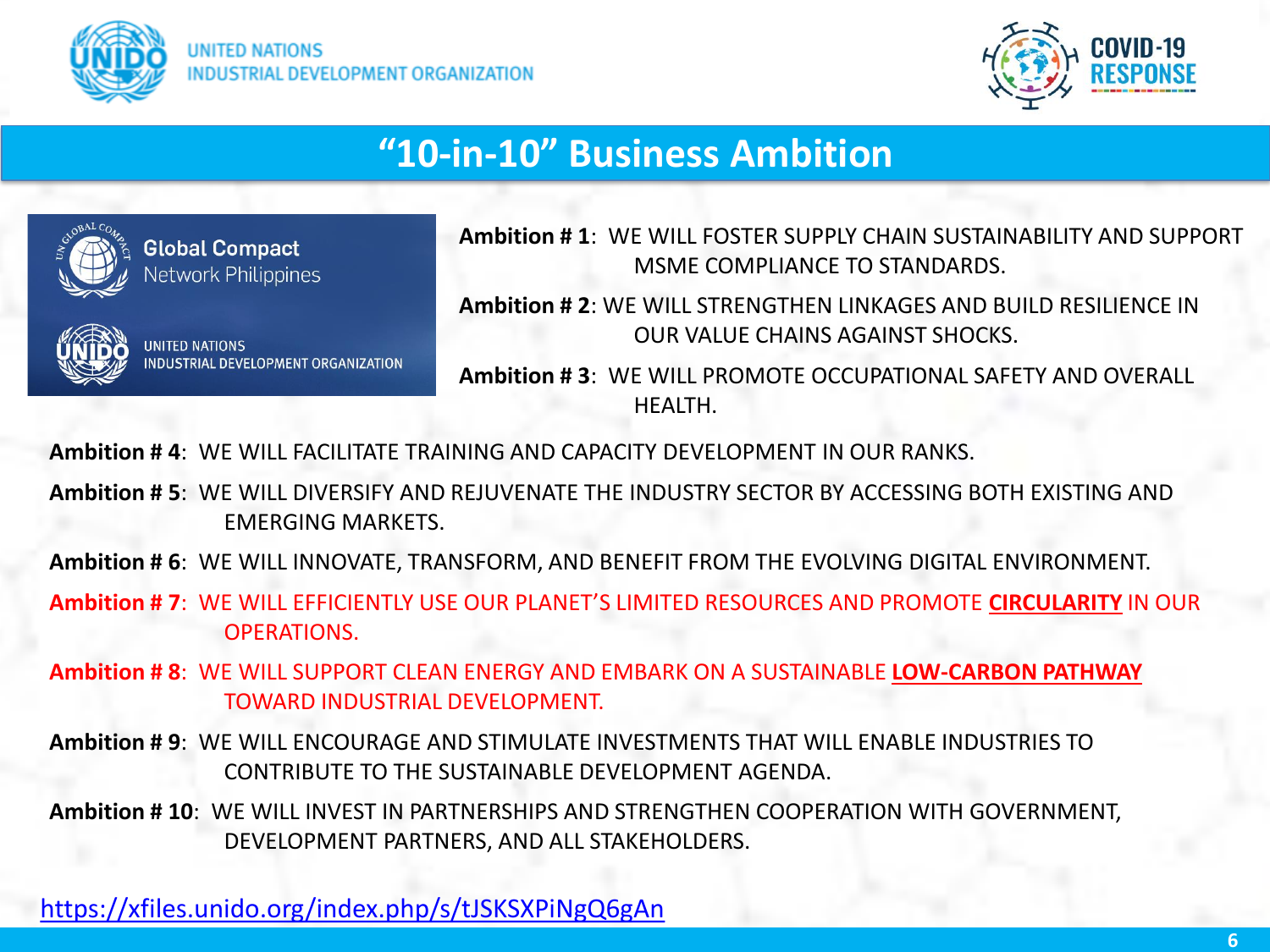



#### **What are Green Industries?**

Industry, as the prime manufacturer of the goods and services that societies consume, has the critical role to play in advancing the **circular economy and low-carbon approaches**.

- $\rightarrow$  Many enterprises, due to lack of awareness, technological knowhow, and access to green financing, use more materials and energy than their production processes require, continuing to use obsolete and inefficient technologies and failing to adopt proper effective management systems.
- → Enterprises can help create **green industries** that adopt circular economy approaches and shrink environmental footprint, while at the same time continuing to grow and deliver goods, services and employment.

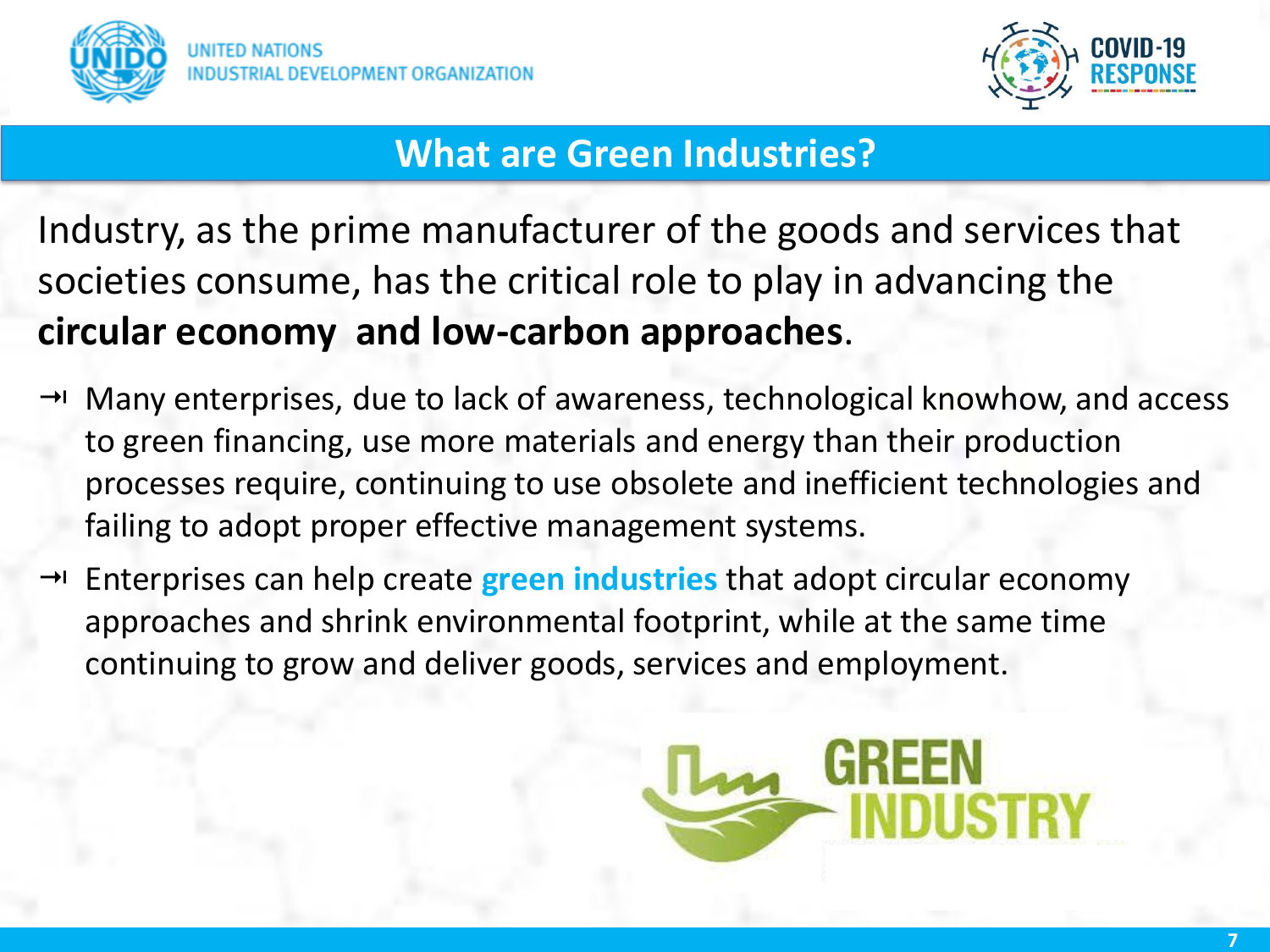



# **Resource Efficiency and Cleaner Production (RECP)**

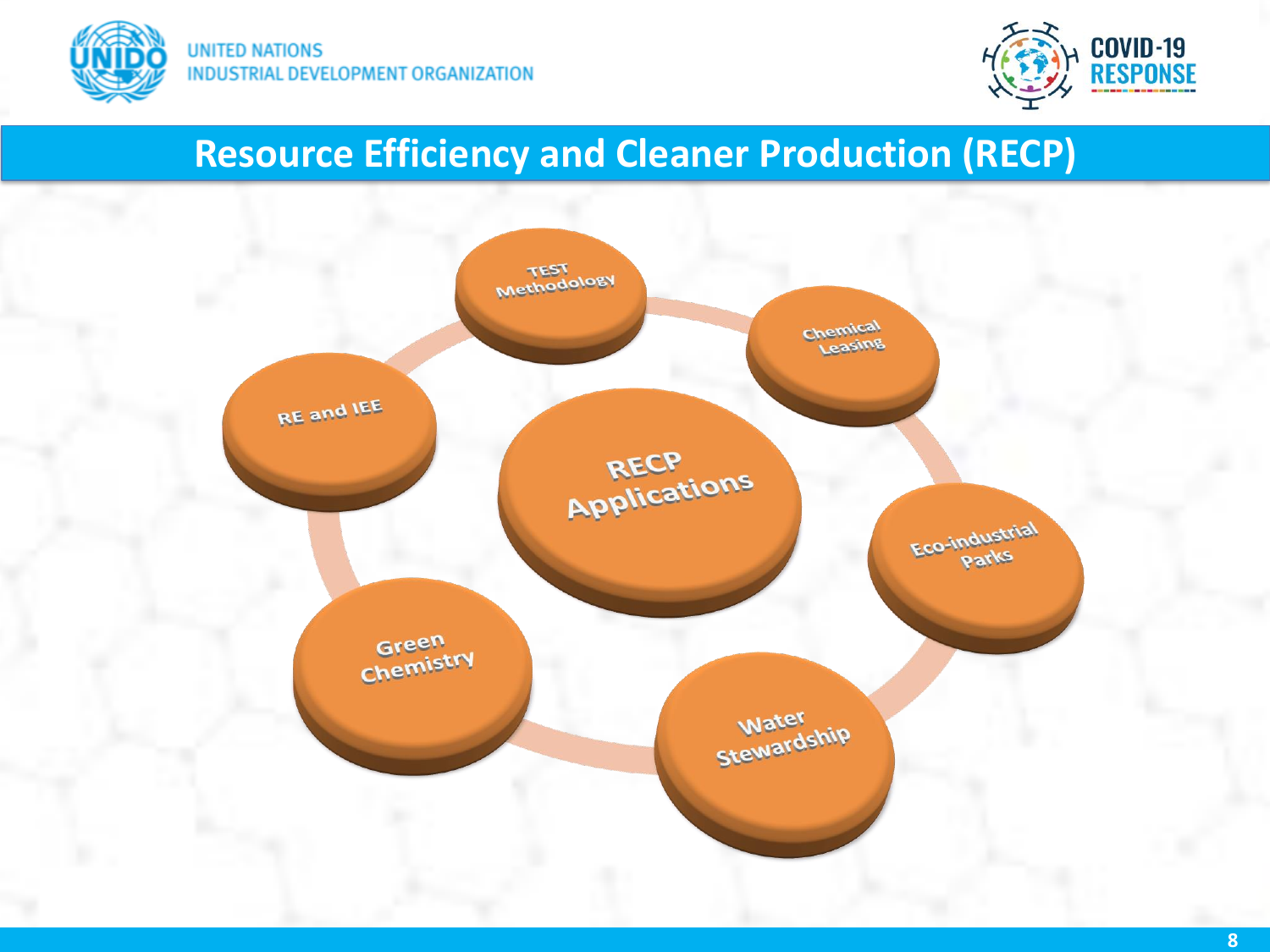



#### **UNIDO Functions**

## UNIDO's four enabling functions:



**technical cooperation** (e.g. technology demonstration, systems improvement, tools and methodologies, etc.)



**analytical and research functions and policy advisory services**



**normative functions and standards and quality-related activities**



**convening and partnerships**  for knowledge transfer, networking and industrial cooperation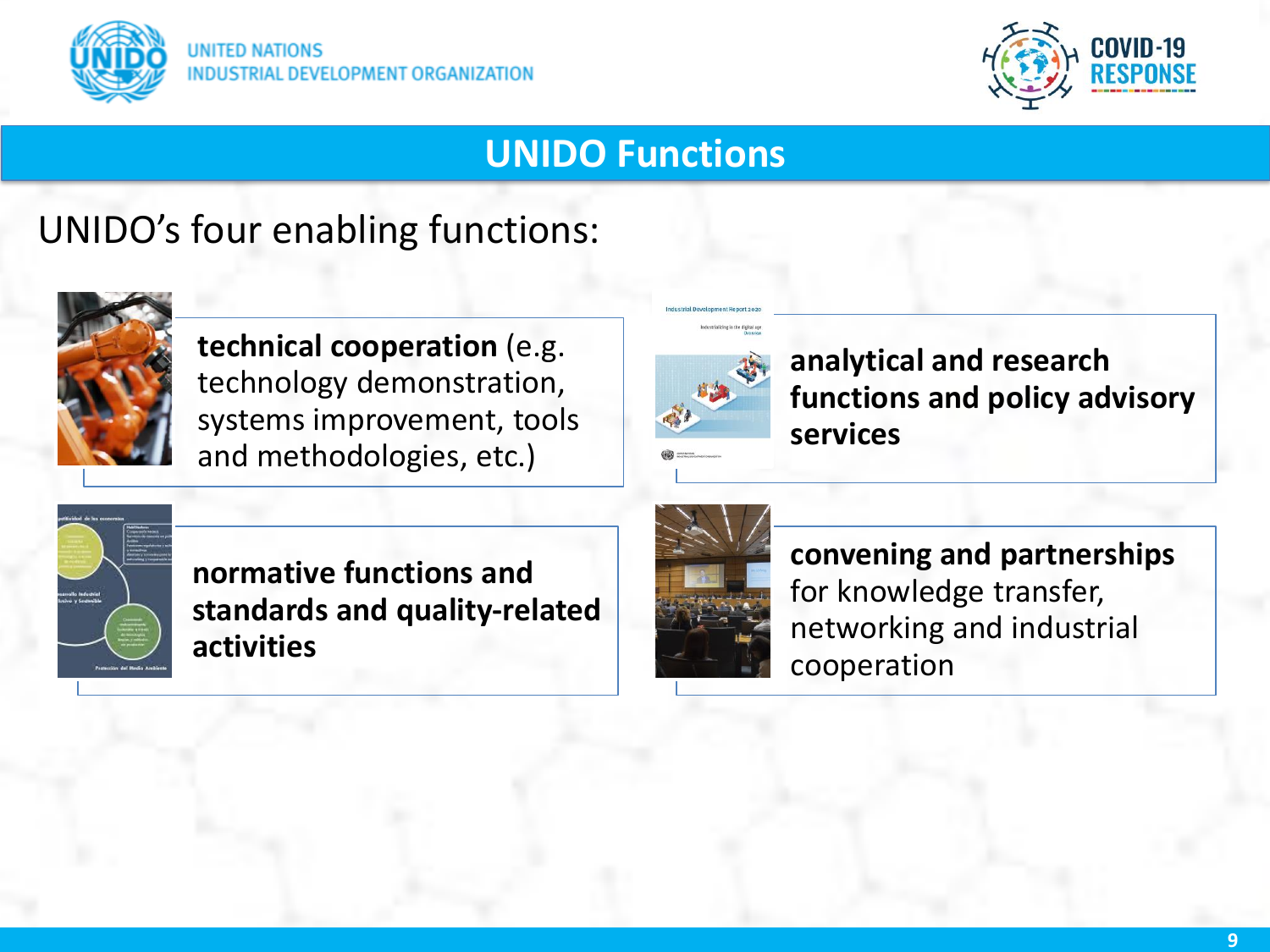



#### **UNIDO Mandate**

The **United Nations Industrial Development Organization** (UNIDO) is the specialized agency of the United Nations that promotes **industrial development** for poverty reduction, inclusive globalization, and environmental sustainability.

UNIDO's programmatic focus is structured into 4 strategic priorities:

- $\rightarrow$  Creating shared prosperity
- $\rightarrow$  Advancing economic competitiveness
- $\rightarrow$  Safeguarding the environment
- $\rightarrow$  Strengthening knowledge and institutions

**Promote and accelerate inclusive and sustainable industrial development (ISID)**